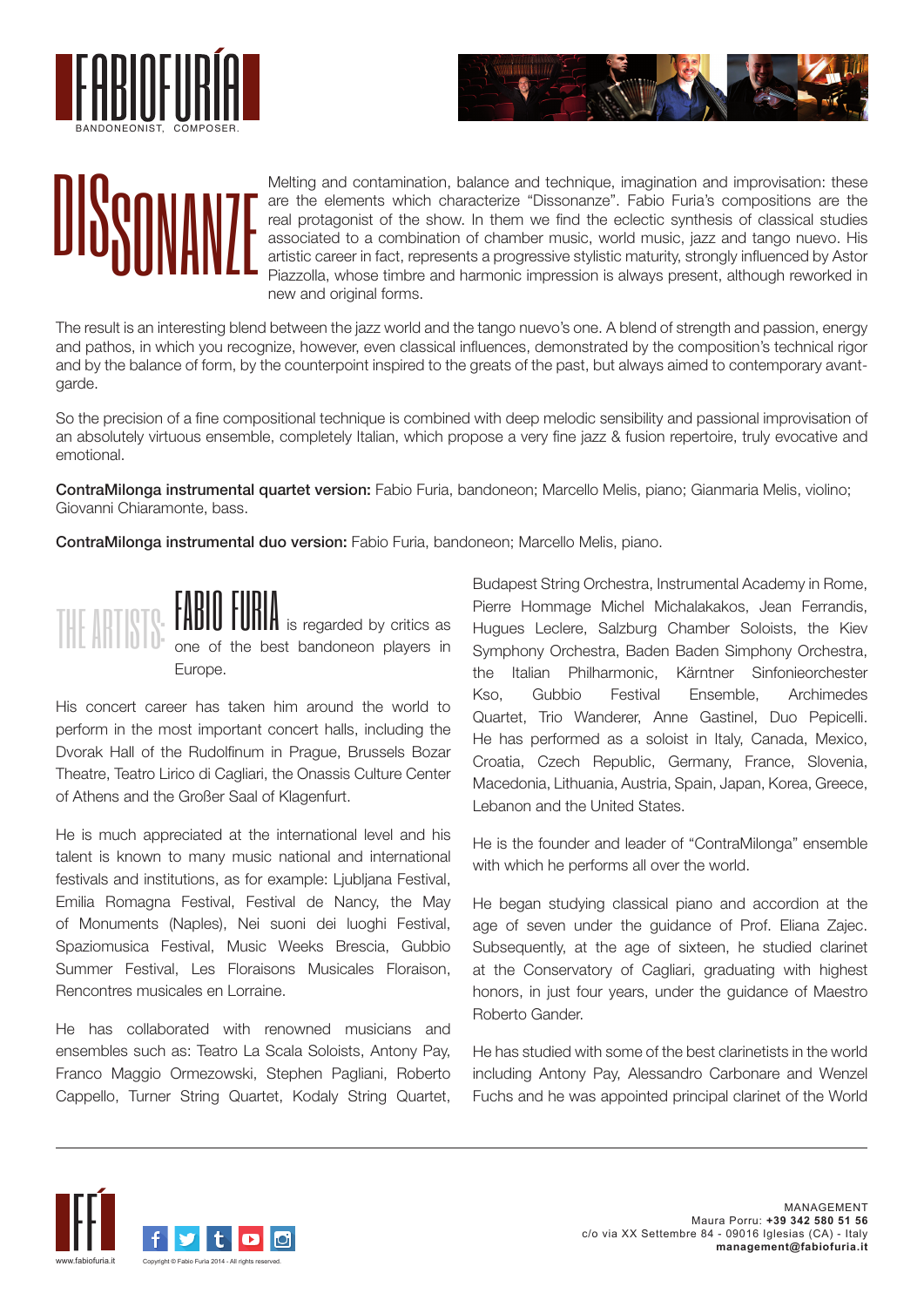



Symphony Orchestra in Seoul.

He is also artistic director of the Municipal Music School of Iglesias and he plays the same role within the cultural association "Anton Stadler". Moreover he is the creator of important music festivals. In addition to the consolidated International Festival of Chamber Music, now in its XV edition, he leaded Artango Festival and, since 2008 he is the artistic director of "Vinum in Musica", (then became "Carignano Music Experience"). The event, sponsored by the Province of Carbonia-Iglesias in the cellars of Sulcis Iglesiente, reached in a short time a great success gaining also media attention (BBC2 - Yes Travel Republica, TU Style, Slow Food, Cuisine Kingdom, Il Corriere.it, RAI international, etc).

Estimated music and art consultant, Furia is also an event manager who supports organizations, associations and foundations for events and cultural activities planning.

He plays an Alfred Arnold bandoneon, with 154 voices, built specifically for him in Germany by Bandonion und Concertinafabrik Klingenthal Gmbh, for which he is endorser.

graduated in piano at the Conservatory "G. Pierluigi da Palestrina" in Cagliari. He developed an initial experience predominantly in classic music (solo, chamber and Lied), but over time he expanded his musical horizons, devoting to a personal interpretation of famous film scores and gaining a favorable consensus in concerts. His debut was in November 1995, when he performed in the new Municipal Theahtre in Cagliari with the Liszt Concerto No.1 op.18 for piano and orchestra. He has studied with masters such as Bruno Mezzena, Alexander Hinchev, Janos Metzaros, Konstantin Bogino, Franco Scala, Walter Krafft and Paul Badura;Skoda, always participating in the final concerts for the best students. In 2000, during a concert at the "Siotto Foundation" in Cagliari, he recorded his first solo CD, featuring music by Liszt and Scriabin.

From 2001 to 2002, he won a scholarship to attend a high qualification for orchestra musicians organized by the Turin Philharmonic Orchestra, RAI and by the European Union, at the APM Saluzzo School, distinguishing himself in various solo, chamber and orchestral concerts and achieving the best degree among all pianists. In November 2001 he earned the three years degree of specialization with honors from the Academy Umetnosti of the University of Novi Sad (Serbia), under the guidance of M° Bogino Svetlana and Vladimir Ogarkov.

He won several prizes in national and international competitions: Sassari 1993 Albenga 1996 San Polo 1997 and 1998, TIM 1997 Naples 1998 Varazze 1998 and 1999, the Golfo degli Angeli - Cagliari Host Lions Club 1999 Pescara 2001 Gramsci Award - Cagliari, 2001.

His concert career offers him principals roles in solo and chamber music concerts and with orchestras in major italian and international halls and institutions, such as Sveclana Hall of Novi Sad ( Serbia) , the Raudaskjla Festival (Finland), Catholic University of Milan and the Municipal Theahtre in Cagliari, always receiving acclaim from audiences and critics. He played also in duo with the great world-renowned clarinetist Wenzel Fuchs ( first clarinet of the Berlin Philharmonic ) , in July 2005 at the Cagliari Auditorium for the Rotary Foundation Cagliari.

He was also member of the "Anton Stadler" duo and he has recorded a CD dedicated to Finzi, Weber, Brahms and Arnold, performing at major national and international institutions, including the Villa Pignatelli in Naples, the Groznjan Concert Hall, the Capri International Festival and Alghero International Festival. He is regularly invited as a collaborator in Pianist Masterclasses, higher training academies at national and international level, and he also teaches piano in various institutions and local schools.

Since its foundation, he is part of the ensemble ContraMilonga, with whom he performs all over the world.

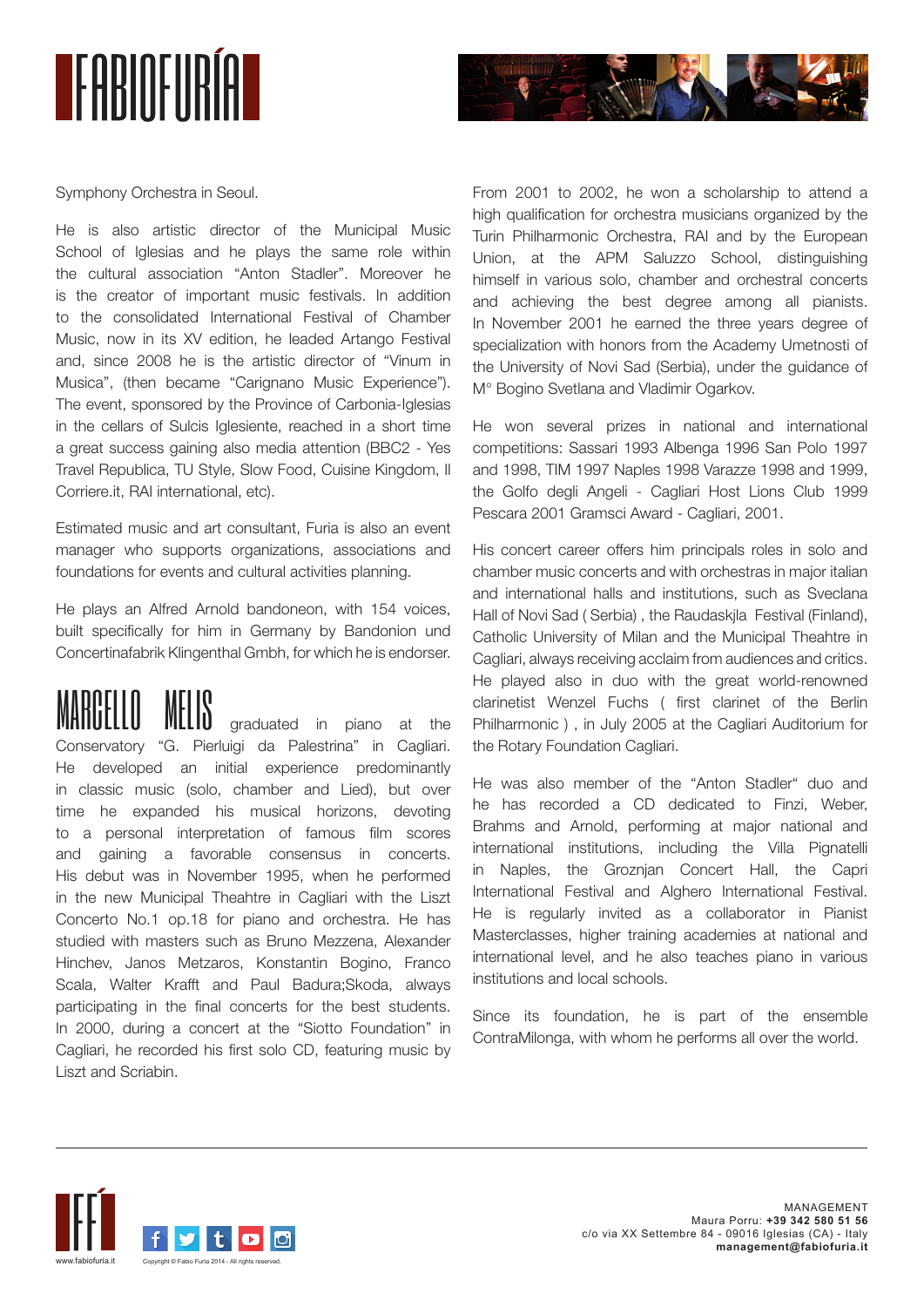# **TEARINEURÍAL**



**GIANMARIA MELIS** began studying the violin under the guidance of Paul Marascia, continuing with George Monche, Igor Volochine, Felice Cusano and Sergey Krylov.

He graduated with top honors at the Conservatory of Music "Pierluigi da Palestrina" in Cagliari. Then he won the second prize at the National violinists show "Premio Città di Vittorio Veneto". He also attended master classes with Nicolas Chumachenco and Thomas Brandis.

Later, he attented the orchestra teachers courses of Italian Youth Orchestra, in which he became first violin for two years.

He collaborated with various orchestras: the National Symphony Orchestra of the RAI Turin, The Musical Afternoons of Milan, Toscanini Orchestra of Parma, Teatro Carlo Felice in Genoa (first violin of the latter, first violins concertino), Galileo of Florence (first violin for courses in conducting with Carlo Maria Giulini, Haydn Symphony Orchestra of Bolzano and Trento, Sicilian Symphony Orchestra (first violin of latter) Fondazione Teatro Lirico di Cagliari (violin in a row, first violins concertino).

He worked with many directors including: Carlo Maria Giulini, Yuri Ahronovich, Lorin Maazel, Frans Brüggen, Ton Koopman, Hogwood Christhopher, Ormsby Wilkins, Gabriele Ferro, Daniele Gatti, Maurizio Benini, Marko Letonja.

Winner of three international competitions for violin in a row in the following foundations: Arturo Toscanini in Parma, Teatro Lirico di Cagliari, Haydn Symphony Orchestra of Bolzano and Trento.

He specialized for chamber music and quartet with Farulli Piero, Andrea Nannoni, Titian Mealli, Manuel Zigante and Boris Baraz.

Since 2009 he holds the position of first violin at the Fondazione Teatro Lirico in Cagliari. He plays a violin "Silvio Vettius Paoletti" made in 1929 and a violin "Pio Montanari" made in 2008.

## GIOVANNI CHIARAMONTE studied bass at

the Conservatory of Music "N. Paganini" under the guidance of E. Sockets, A. Lumachi and subsequently F. Lowland, graduating in July 2000. In 2007 he won the competition at Teatro Lirico in Cagliari where he still serves in a row and as second bass.

He collaborated with the following orchestras as first double bass and double bass in a row: Teatro Lirico di Cagliari (bass and second row), Teatro La Fenice in Venice (bass and row); Orchestra Pomeriggi Musicali (I bass, II bass and row); Sanremo Symphony Orchestra (bass and row); Orchestra Arturo Toscanini (bass and row); Orchestra Philharmonique de Monte-Carlo (bass), Teatro Comunale di Bologna (bass), Arturo Toscanini Philharmonic (row), Orchestra Filarmonica della Scala (row); Switzerland-Italy Switzerland (second bass and row), Teatro Carlo Felice in Genoa (row), Teatro Regio in Turin (row).

He attended and participated in chamber music recordings for some Mediaset fiction, for Cinema and Theatre. He has also collaborated with the following ensembles as first single bass or bass: Genovese Philharmonic Association, Columbus Orchestra, Orchestra Regionale Ligure, Alessandria Classical Orchestra, Philharmonic Orchestra of Chiavari, Instrumental Camerata of Prato, Rondo Veneziano; Shardanas Ensemble; Bailam Orchestra, Ensemble Hyperion; Contramilonga.

### CONTRAMILONGA ENSEMBLE was founded in 2009

by the will of Fabio Furia, bandoneon player and composer, leader of the group. With him, from the very beginning, the pianist Marcello Melis.

Over the time they qualify as an ensemble characterized by variable geometries: basic bandoneón-piano, alternatively trio version (bandoneón-piano-bass) or the most complete quartet (bandoneón-piano-bass-violin). Moreover, more and different accompaniments can join the ensemble depending on the project.